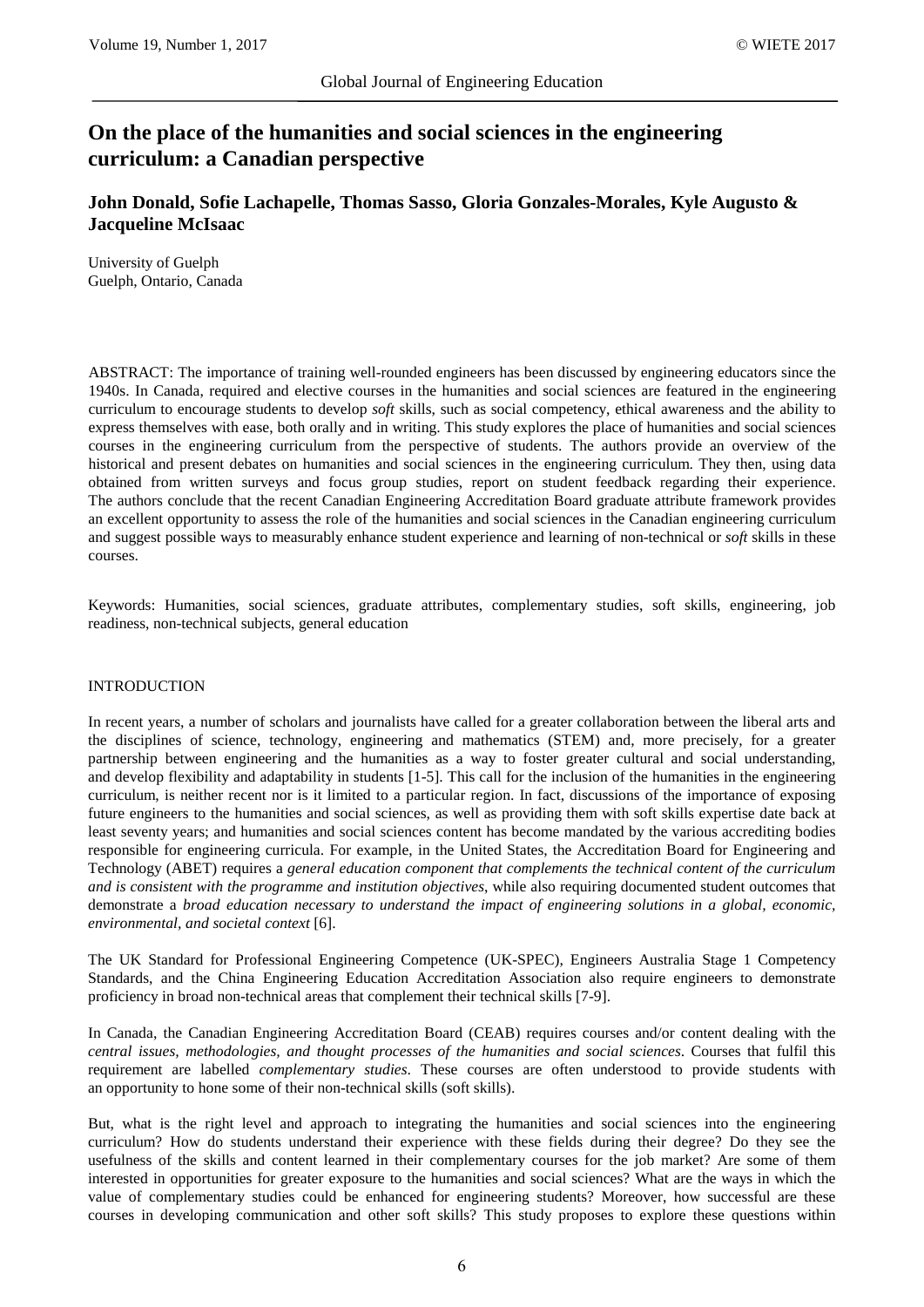the framework of the recently introduced assessment of graduating student performance based on twelve programme outcomes or graduate attributes, as defined by the CEAB [10]. These twelve graduate attributes cover a wide range of the knowledge, skills and attitudes expected of an accredited Canadian engineering programme graduate including discipline-specific knowledge and skills (engineering knowledge base and design), as well as non-technical skills and attitudes (individual and team work, communication, professionalism, impact of engineering on the society and the environment, ethics and equity, economics and project management, and lifelong learning).

Here, the authors begin by presenting an overview of the historical debates on the place of the humanities and social sciences in engineering education. They then, discuss complementary studies in today's Canadian engineering curriculum. Finally, they report on the feedback obtained from written surveys of first and fourth-year engineering students and focus groups of graduating students asked about their experience and attitudes relative to complementary studies and soft skills graduate attributes. They conclude that the new CEAB graduate attribute framework provides an excellent opportunity to assess the role of the humanities and social sciences in the engineering curriculum and suggest possible ways to measurably enhance student experience and learning of non-technical or soft skills.

# HISTORICAL CONTEXT: A BRIEF LITERATURE REVIEW

Since the 1940s, the humanities (and later the social sciences) have been seen as a means to prevent over-specialisation, enhance creativity and promote more socially-conscious engineers [11][12]. Good engineers should be engaged citizens, it was argued; and understanding human history, ideas and practices would help engineers serve the public in a more complete way [13][14]. In Canada, discussions of the role of the humanities were present from the beginning. At the fourth meeting of the Dominion Council of Professional Engineers in 1940, for example, a report on the training of young engineers affirmed that *[a]s engineers we have not reached the social status that we feel to be our due, largely because we have confined ourselves strictly to the technical aspects of our work*. … *[A]t any rate, we have not been interested enough to co-operate with our fellow citizen in adjusting our national life and economy to the far-reaching changes which we have helped to bring about*. The report went on to suggest that engineers be trained in public speaking and *the use of precise English by the writing of technical papers and reports* and encouraged to read literature, art and philosophy. Finally, engineers should *take their place in community life through service clubs and community organisations of various kinds* [15].

Echoes of this need for non-technical training were heard at following annual meetings, and, in 1944, the Dean of the Faculty of Applied Science and Engineering of the University of Toronto reported that the faculty was *liberalising all of its undergraduate courses*, having realised …*that the engineering graduate of the future must not only be a well skilled technologist, but at the same time must be a well informed and understanding citizen. Thoughtful engineers everywhere were in agreement that the highest usefulness of a professional man cannot be achieved unless relatively early in life he develops a lively interest in the workings of society and assumes some measure of responsibility for the economic, social, political, and cultural welfare of the community in which he lives*. Subjects to be added to the curriculum starting in fall 1945 included *English, engineering and society, general economics, political science, modern world history, modern political and economic trends, philosophy of science, and the profession of engineering* [16].

Yet the problem was perceived to continue, and calls for the inclusion of the human and social context in the engineering curriculum either as a way to promote open-mindedness, social responsibility and social standing or for the sake of developing a life-long interest and respect for the arts continued to be heard throughout the 1950s and 1960s [17]. At Syracuse University, Norman Balabanian argued that the curriculum should prepare engineers …*to participate*  intelligently in the affairs of his community. A person who is trained in a narrow engineering specialty, without *emphasis on the scientific method and the broad social and philosophical implications of science and technology, will not develop the perceptions required to understand our world* [18].

In Canada, a report from the Committee on Future Development of the Engineering Profession (1963) stated that engineering graduates …*are generally very poorly informed as to the social, ethical and legal implications of engineering practice. Current engineering curricula usually omit these topics in favour of increased technical course content… It is considered vital to the wellbeing of the profession that its future members be formally acquainted, during their undergraduate days, with the responsibilities which they must accept in their future practice - responsibilities to society, to employers or clients, to other professionals, and to themselves, and to all ethical and legal requirements of such practice* [19].

As the Canadian Council of Professional Engineers prepared for a new accreditation framework in the mid-1960s, it continued to stress the importance of a liberal education for the profession: *It is not claimed that a Liberal Education will do a complete job of preparing a young man for life, but it initiates the sort of personal growth that leads to maturity. It helps to liberate him from provincialism, whether geographical, historical or occupational. It develops his capacity to make sound qualitative judgements so that he may distinguish that which is good, from that which is mediocre. It encourages wisdom, judgement and perspectives; qualities needed in facing the daily decisions of life* [20]. With accreditation, the recommendation to include humanities and social science content became a requirement. In its first annual report in 1975, the Canadian Accreditation Board stated that programme now required a *minimum of onehalf year of appropriate humanities and social sciences, which should include at least a course in economics* [21].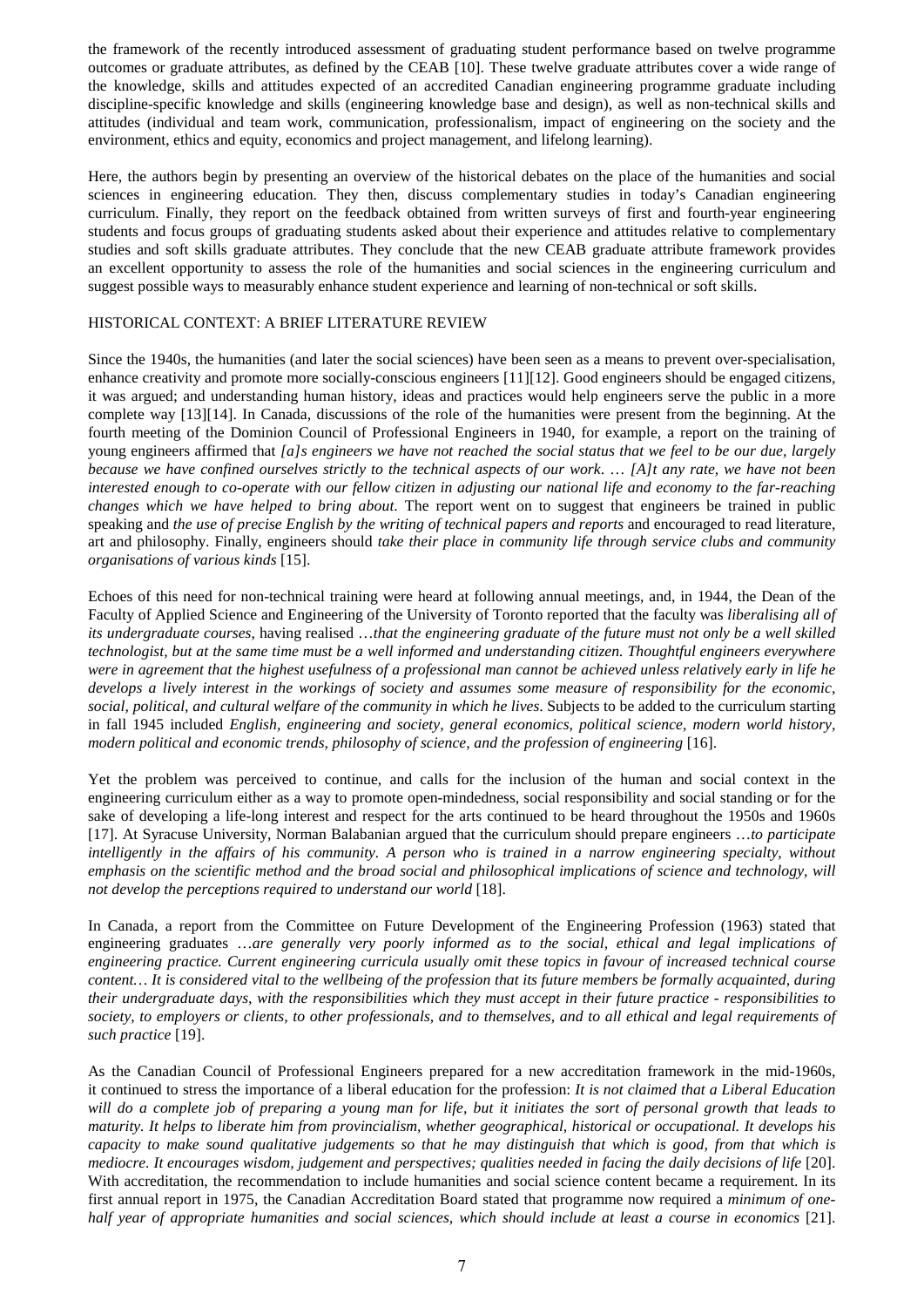A year later, administrative studies joined the humanities and social sciences, with the added stipulation …*[s]uch courses should be structured so as to prevent the student from merely examining the introductory aspects of a large number of subjects instead of studying fewer subjects in depth* [22]. Note that direct quotations of an historical nature, such as those in this paragraph often adopt a non-gender inclusive language that is typical of the period and not reflective of the views and opinions of the authors of this work.

Concerns with non-technical components of the engineering curriculum or the development of soft skills became apparent in the 1970s both in the US and in Canada. At the Worcester Polytechnic Institute, Massachusetts, Grogan fought the belief that *good engineering students are not interested in the humanities*, which he considered a dangerous myth. So too was the assumption that engineering students were *inherently poor in verbal skills.* To address this misconception, he proposed that engineering students completed a minor in the humanities and a community engagement project. Grogan's counterpart at the University of Toronto, Smith, recommended teaching humanities and social science values through engineering-centric courses by instructors who were trained in both fields [23].

Many agreed that the humanities and social sciences needed to be brought into the engineering curriculum in more engaging ways. Syracuse University's Glasford; for example, lamented the lack of familiarity across both sides of the liberal arts and the science divide and suggested designing a joint minor in liberal arts and scientific education for both engineers and non-engineers alike [24][25]. By 1979, the CEAB had changed its justification for the complementary studies to …*care must be taken to ensure the student participates in courses which deal with some of the central issues, methodologies and thought processes of the humanities and social sciences at a level which challenges the students* [26]. Meanwhile in Europe, a study conducted on engineering programmes found that in order for humanities or social sciences courses to influence engineering students, they had to be *fully integrated* into engineering curricula [27].

In 1981, chemist and editor of the *Journal of Chemical Education*, Lagowski, argued that …*perceptive scientists are troubled by the realisation that they are potential agents of unprecedented power but are not trained as arbiters of value. Many scientists suspect, and rightly so, that if their social predilections are allowed to influence their scientific judgment, they stand a real chance of doing poor, as well as potentially dangerous, science. Not only should we be aware of the common ground between the sciences and the humanities, we should also study it for the insights it can provide. We would probably be better scientists and better humans for the effort* [28]. A few years later, director of the Science, Technology and Society Studies at Lehigh University, Goldman, reiterated that the value of the humanities lay in their ability to teach interpretation and critical thinking while asserting that engineers must consider how their own work will be used [29].

More recently, calls for holistic engineering education have included discussions of multidisciplinary courses and the need for increased contact with students from other disciplines as a way to mirror typical professional group settings and better train engineering students to face the ethical, economic and social issues that often arise in the workplace [30-32]. By the mid-1990s, some engineering educators pushed for more English literature and creative writing courses [33]. Others looked toward the history of science and technology as a way to instil important ethical and social lessons, while fostering a better sense of how engineering work contributes to society [34][35].

Since 2000, and largely in response to the criticism of many engineering educators who believed that the ethics content in most engineering curricula was inadequate [36], problem-based learning, historical case studies and interdisciplinary courses have all been promoted as means to provide students with opportunities to creatively solve problems and develop as ethical and socially responsible engineers and leaders [37-40]. Historical studies, as well as cross-disciplinary and discussion-based courses within the humanities and social sciences have been described as excellent in teaching ethics and leadership skills to students while encouraging creativity.

The lack of effective communication skills among recent graduates and the role non-technical courses could play in alleviating the problem has also been a topic of interest [41-44]. Many engineering educators continued to stress the importance of fostering engineers who are self-motivated, emotionally aware and socially literate. These engineering graduates should be able to respond to a wide variety of social issues by developing self-awareness, cultural sensitivity, global understanding and the ability to function in a multitude of social situations [1][45-47]. Many researchers and educators emphasise the benefits of problem-based learning, team-based learning environments and multidisciplinary classes in teaching such skills [2][48-52].

# COMPLEMENTARY STUDIES IN CANADA: AN OVERVIEW

In Canada, the CEAB presently requires students to take a minimum of 225 accreditation units (AU) in complementary studies defined to include humanities, social sciences, arts, management, engineering economics and communication. These courses must incorporate elements dealing with: the impact of technology on society, central issues, methodologies, and thought processes of the humanities and social sciences, oral and written communication, health and safety, professional ethics, equity and law, as well as sustainable development and environmental stewardship [10]. While programme hours and objectives are the same, each institution can decide on its own approach on how to implement these AUs. To understand the nature and variability of complementary studies implementation, the authors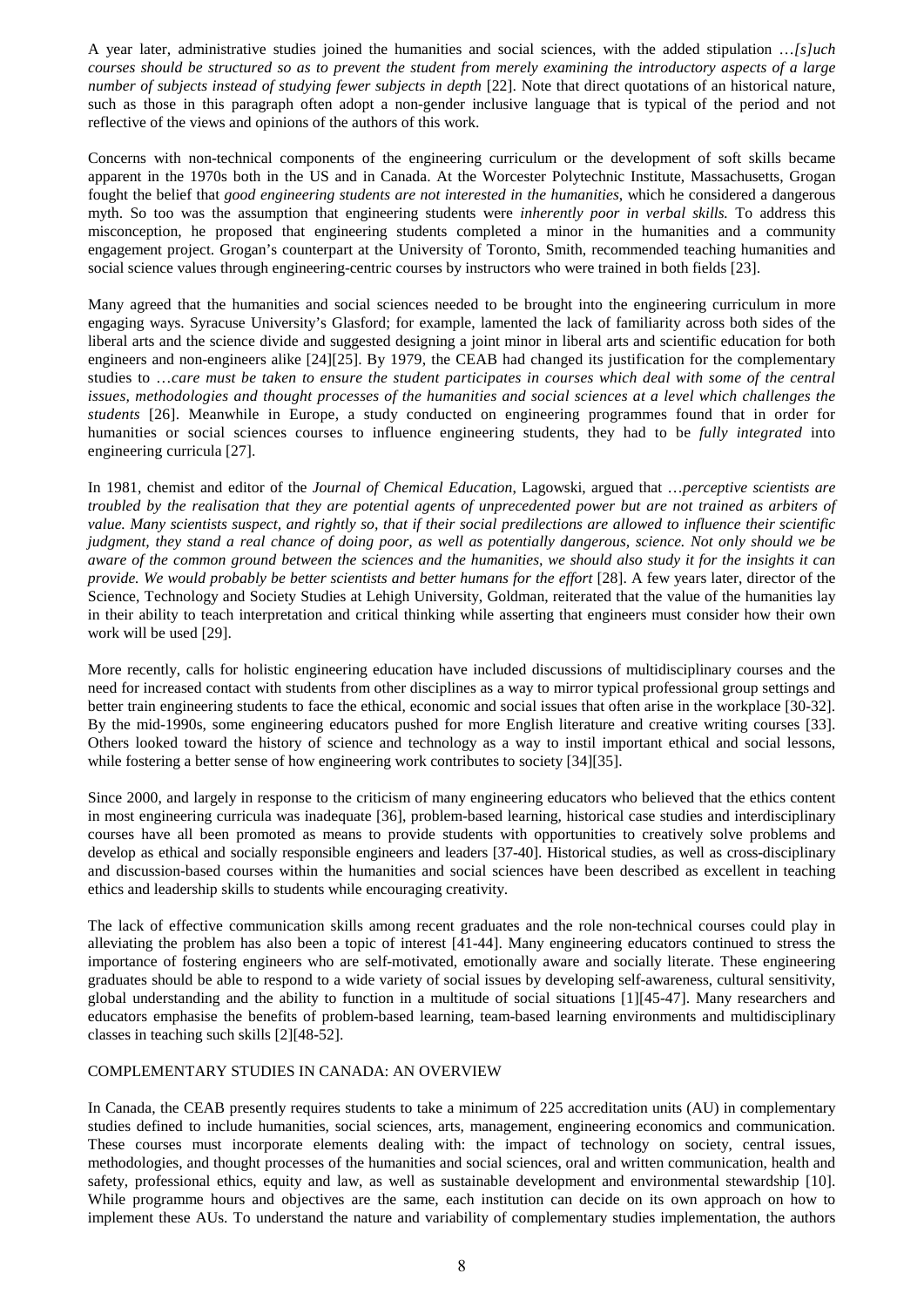reviewed the Web sites of the 43 Canadian institutions with accredited engineering programmes [10]. For each accredited institution they considered curricula, programme descriptions, programme guides, and academic calendars available on their Web sites.

## Complementary Courses Requirements and Offerings

The number of compulsory and elective complementary studies courses varies across institutions, as does the range of courses engineering students can take to fulfil their complementary course requirements. Among compulsory complementary courses, business and economics are the most common and found in most schools. In addition, 33 institutions require an engineering and society course. Usually offered as an historical or philosophical survey, the course tends to be taught by external departments at larger institutions and engineering faculty at smaller ones. Communication courses are also widespread, with 27 institutions requiring at least one course in this field (either university writing, professional communication or English literature). Eighteen institutions require ethics and law courses; and four schools require a course in environmental stewardship. Complementary studies electives also vary. Institutions, such as the University of Toronto, York University, the University of Alberta and the University of Guelph allot four or more complementary studies electives, while some have no free complementary studies electives. When offered, the range of electives depends on institutions, and most engineering programmes take advantage of resources at their institutions to offer courses in anthropology, geography, history, philosophy, women's studies, English and classics. As a general trend, smaller and more specialised institutions offer a limited number of complementary study electives, while larger and more educationally diverse institutions offer greater choice.

#### Opportunities for Joint Programmes or Additional Specialisations

Specialisations, areas of concentration, minors, and joint degrees are offered at several institutions. The actual structure and credit requirement vary, but some general trends can be seen. The nine institutions that offer joint degrees with the arts typically require students to apply to both programmes independently and specify that a limited number of courses can be counted towards both degrees. For instance, Queens University and the University of Saskatchewan both specify that joint degree students must have 30 extra credits in their second degree field in order to successfully complete a dual programme. Bishop's University and Université de Sherbrooke offer a dual engineering and liberal arts programme in which students fulfil the engineering degree requirements from Sherbrooke, but also take several general sciences and liberal arts courses at Bishop's. Eighteen engineering programmes allow their students to take minors; of these, 10 specify that arts minors may be completed. A number of engineering programmes offer options to develop business skills. For example, École de Technologie Supérieure in Quebec offers both an e-business option and an international engineering option, the University of Ottawa and Ryerson University both offer a management and entrepreneurship option, the University of Saskatchewan provides entrepreneurship or professional communications options, the University of Waterloo offers an engineering entrepreneurship option, and the University of Western Ontario allows its students to obtain a Global and Intercultural Engagement honour.

#### Global Experience

Study abroad programmes and exchanges are possible at most institutions, but a few programmes also advertise formal exchange programmes with partner universities designed specifically for engineering students. For example, the University of Calgary allows small groups of mechanical engineers to study in Greece or China, while its electrical engineers can visit Switzerland. The University of New Brunswick offers a German for engineering students programme, exposing students to German language, culture and history for four weeks. In addition, several institutions offer international development courses, specialisations or options to prepare their students for international work opportunities. The École de Technologie Supérieure, the Université du Québec à Trois-Rivières, and Queen's University offer international development courses, some of which can be counted towards their complementary studies requirements. The University of Western Ontario and the University of Waterloo offer international development as an area of concentration, while York University offers an entire programme in engineering and international development, resulting in a dual Bachelor of Applied Science and Bachelor of Arts degree over five years.

Several institutions offer language instruction for their students. Due to CEAB requirements, there is often a credit limitation in place for language courses resulting in students only being able to take one or two language courses during their degree. French, German, Spanish and Italian are the most common languages offered, but Ojibwe, Yiddish, Sanskrit, Hebrew, Arabic and Japanese are also included at some institutions. Of note, French-speaking programmes often have an English language requirement in their engineering programmes for professional development.

#### STUDY OBJECTIVES AND RESEARCH QUESTIONS

Given the demanding engineering curriculum, finding time and options for complementary studies remains challenging for students. That said, engineering schools in Canada are making targeted efforts to provide a variety of opportunities for exposing students to the social sciences and humanities either directly (through mandatory and elective complementary studies courses) or through other experiences, such as problem-based learning, international opportunities and the introduction of non-engineering minors. While these efforts should be more broadly evaluated to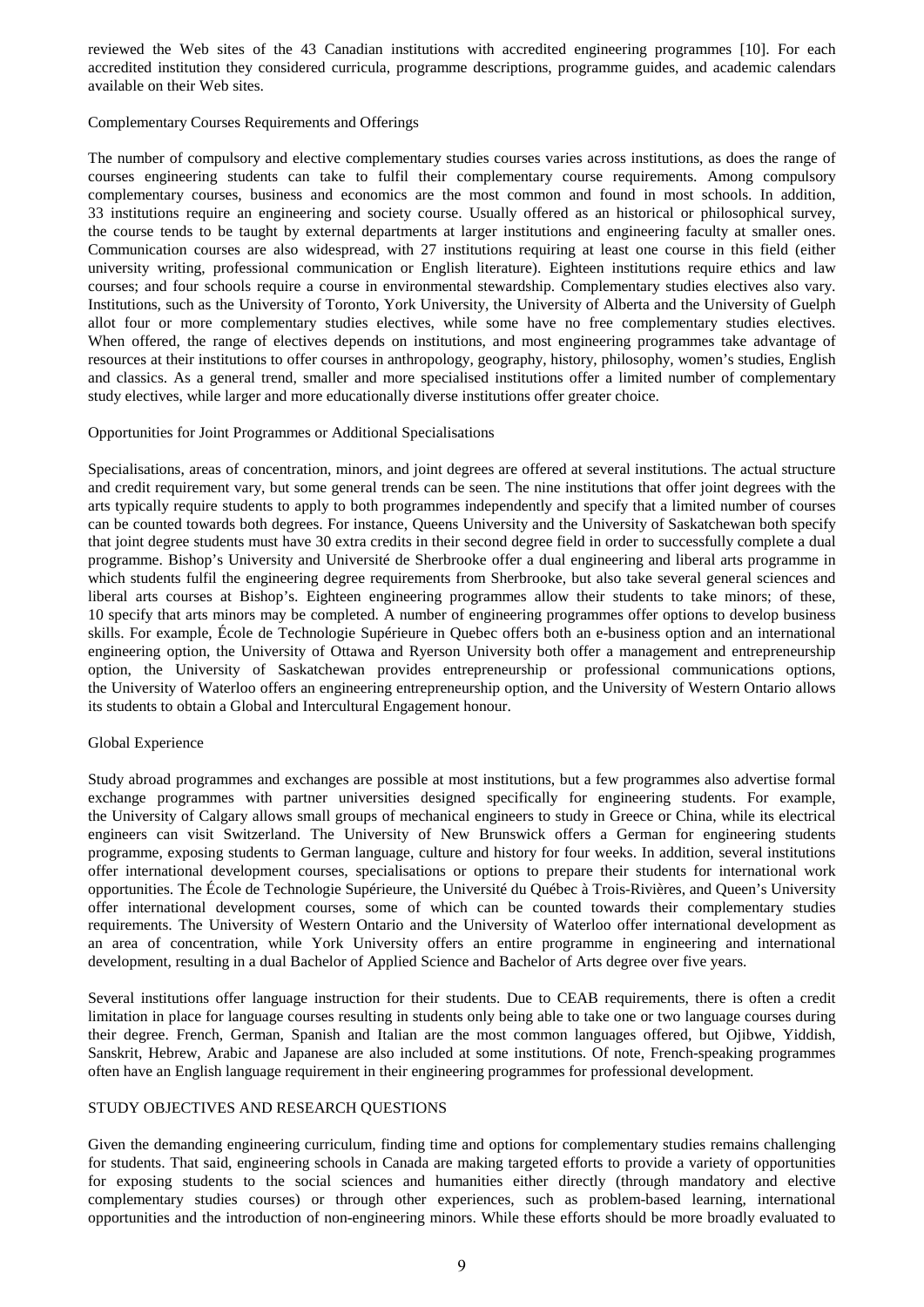assess their degree of success in integrating the humanities and social sciences into the engineering curriculum, the present article aims to describe students' experiences and opinions of complementary studies, so as to understand the impact these efforts have on engineering students' learning. Here, the authors explore this question in two Canadian engineering programmes, the University of Waterloo and the University of Guelph, using the framework of the assessment of graduating student performance based on twelve programme outcomes or graduate attributes, as defined by the CEAB [10]. The University of Waterloo and the University of Guelph are both Canadian institutions with engineering programmes, and are located in the province of Ontario. The University of Waterloo programmes have mandatory Cooperative Education (co-op), which involves alternating academic and full-time work experience semesters, and the University of Guelph programmes offer co-op as an option.

Complementary studies at the University of Waterloo are generally implemented in six complementary studies courses, comprised of one or two mandatory courses and four to five elective courses from three specified lists, categorised as either *impact courses* (e.g. ethics, environmental and sustainability assessment), *engineering economics courses or humanities and social sciences courses (e.g. anthropology, classical studies)* [53].

At the University of Guelph, complementary studies are implemented in the engineering programmes through a series of two required courses (*Engineering Economics* and *Science and Technology in a Global Context*) and four elective courses selected from a broad list of options in humanities and social sciences, at least one from each of three categories: central issues (e.g. world politics), methodologies (e.g. leadership development in small organisations) and social sciences (e.g. sociology). Some complementary studies content is also delivered in a series of four core design courses [54].

The research questions that guided this process can be summarised as the following:

- 1. How do students understand their experience with complementary studies fields during their degree?
- 2. Do they see the usefulness of the skills and content learned in their complementary courses for the job market?
- 3. Would they be interested in opportunities for greater exposure to the humanities and social sciences?
- 4. How successful are these courses in developing communication and other soft skills?
- 5. What are the ways in which the value of complementary studies could be enhanced for engineering students?

To explore these questions, two studies were implemented. First, two of the authors conducted focus groups with engineering students in the final year of their graduating programmes at both the University of Waterloo and the University of Guelph. Second, the following academic year, a voluntary survey on complementary studies courses was completed by first and fourth-year students at the University of Guelph.

# COMPLEMENTARY STUDIES: THE STUDENT EXPERIENCE

#### Study 1: Student Focus Groups

In winter 2015, four focus groups, each two hours in length, were conducted; two at the University of Guelph and two at the University of Waterloo. The focus groups were led by Donald and Lachapelle. A total of 14 students in their final year participated, 10 male and 4 female. The students were interviewed in groups of three to four and, given the depth and breadth of the discussions, the small individual focus group numbers proved to be appropriate and provided an excellent variety of responses and opinions. The engineering programmes represented at each institution were biomedical and environmental from the University of Guelph, and civil, environmental and chemical from the University of Waterloo.

The objective of the focus groups was to explore the student perspective on complementary studies courses in the context of the CEAB graduate attribute framework. Therefore, the main questions were structured specifically around CEAB graduate attributes and the complementary study course experience. Students were also asked to discuss the place of cultural competency and versatility in the context of complementary studies.

#### Focus Group Observations

Focus group sessions were organised around three topics and set of questions dealing with non-technical or soft skills graduate attributes, complementary studies, and cultural competency and versatility.

#### *CEAB* Soft Skill *Graduate Attributes*

A set of focus group questions was designed to gain student feedback on experience and self-perceived competency in the social sciences and humanities as it relates to the seven *soft skill* graduate attributes (GA); namely:

- GA 6. Individual and team work
- GA 7. Communication skills
- GA 8. Professionalism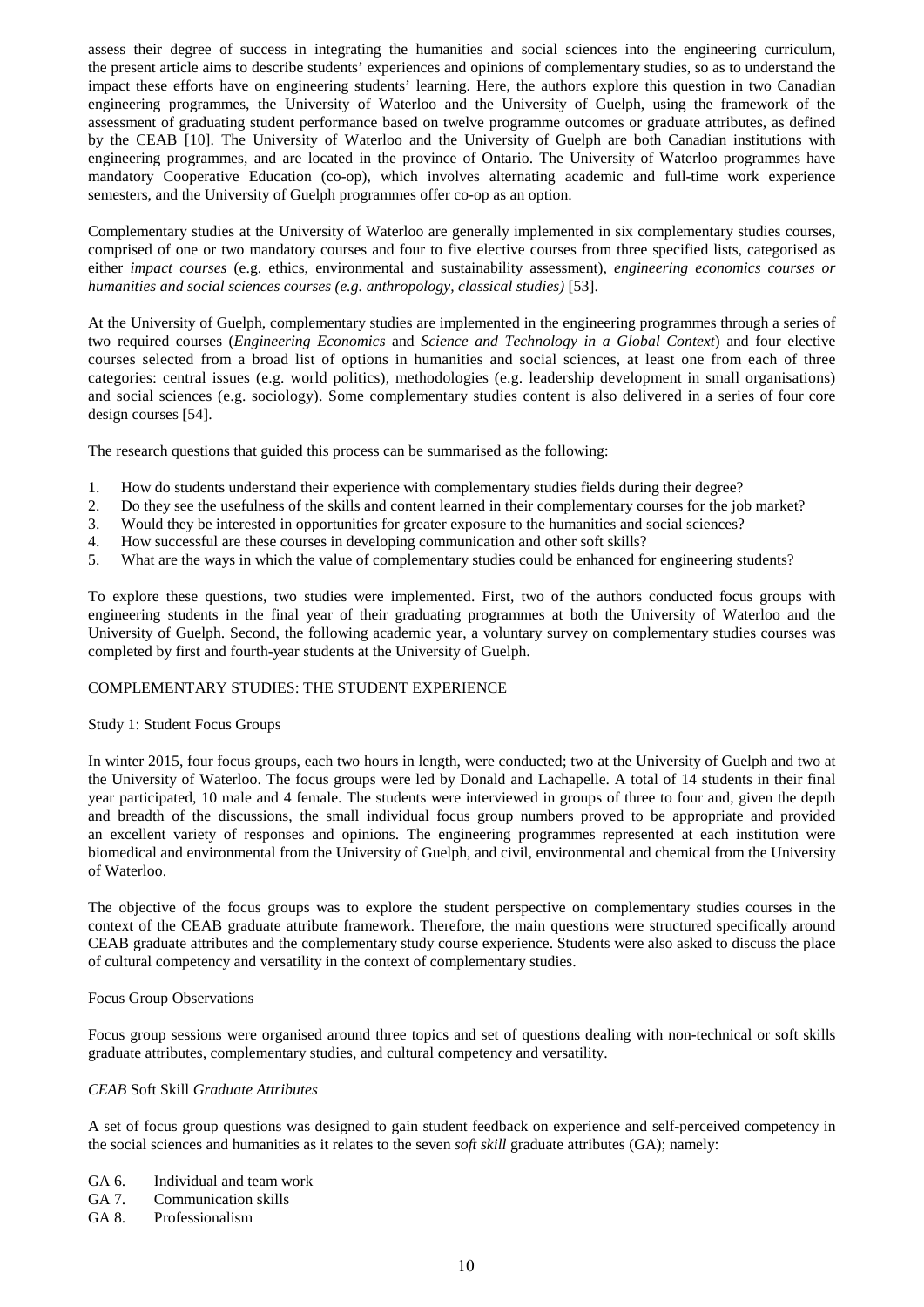- GA 9. Impact of engineering on the society and the environment
- GA 10. Ethics and equity
- GA 11. Economics and project management
- GA 12. Lifelong learning

Questions included: *How important are these attributes to you?, What kind of exposure did you have to them?* and *Do you feel you need more or less exposure to these attributes?*

In all focus groups, it became apparent that using the graduate attribute framework creates an awareness of the importance of the soft skills and allows students to reflect in a structured and fruitful way on the relative contributions made by difference aspects of their programme, including the engineering courses, complementary studies courses and their experiences outside the classroom setting.

All students viewed proficiency in these seven graduate attributes as essential to becoming an effective engineering professional. One group even saw soft skills as more important than technical ones (in particular, communication and individual and teamwork). In terms of their own experience of the curriculum, students felt that most of their exposure to the soft skill graduate attributes had come from their engineering courses and, in particular, from their participation in design project courses, but recognised the role of complementary studies particularly in enhancing their communication skills, as well as their ability to write and speak to both technical and non-technical audiences.

Most participants believed that there could be more opportunities in the curriculum for improving their oral and writing skills. They spoke of the lack of feedback on their writing and of rubrics that put little emphasis on quality of writing in their engineering courses:

*…there is always a section about grammar and spelling but it is always very low-weighted compared to the rest of the report, so like even if you got an absolute zero [on it], you could still pass the report assuming you have met all of the others criteria.*

But, while all participants indicated a strong belief in the importance of writing and oral skills for the professional world and in the lack of opportunities to develop such skills in the present curriculum, most participants showed little enthusiasm at the idea of complementary studies courses meant to target written and oral communication skills.

Students also noted the importance of activities set outside the classroom in learning the soft skills graduate attributes. Among them, co-op was identified as key to developing and reinforcing each of the seven soft skill attributes and providing a tangible link between what is learned in the classroom and what is useful in the workplace. This became clear in comments, such as: *Co-op is where we start to see problems in writing* (despite the significant amount of report writing required in courses) or *80% of my experience with presenting has come from co-op terms*. On risk and safety one student commented: *I did not know how important it was until I went into the workplace*. With respect to professionalism and communication, another student said: *You learn a lot from interviews, how to talk to people about yourself and your profession*. Students also mentioned the importance of their co-op supervisors in learning professionalism: *…in terms of professionalism, I learned a lot in co-op terms especially due to my supervisor.*

Students also identified the classroom as providing a safe environment to work out some skills before going into co-op. On team work, for example, one student said that: *I think it is important that you learn that [team work] because when you go in the real world you are going to be working with different types of people*. Students also identified the positive role that participation in clubs, societies, newspapers and other campus activities can have in the development of soft skills. This is not surprising, but it does indicate the value of co-op and campus opportunities to the development of soft skills.

Finally, students emphasised the importance of models and the faculty's own behaviour, stating several times that in order for them to truly internalise the soft skill graduate attribute, it is important for faculty members themselves to exemplify these skills. Examples provided included dress code and behaviour (professionalism), keeping course material current and up-to-date (lifelong learning), effective lectures and presentations (communication skills), and adequate referencing of material (ethics).

Overall, students rarely brought up complementary studies when discussing graduate attributes. While they agree that complementary studies could help them develop the graduate attributes, it was hard for them to describe how this had actually happened in their case. This initial conversation on graduate attributes; however, was instrumental in preparing participants for the following discussion on complementary studies courses and the ways in which such courses are and are not presently used in the curriculum.

#### *Complementary Studies Courses*

The authors began the focus group section on complementary studies (CS) by explaining the rationale for these courses in the context of the graduate attributes and the accreditation process. Questions then included: *Do you feel that the role*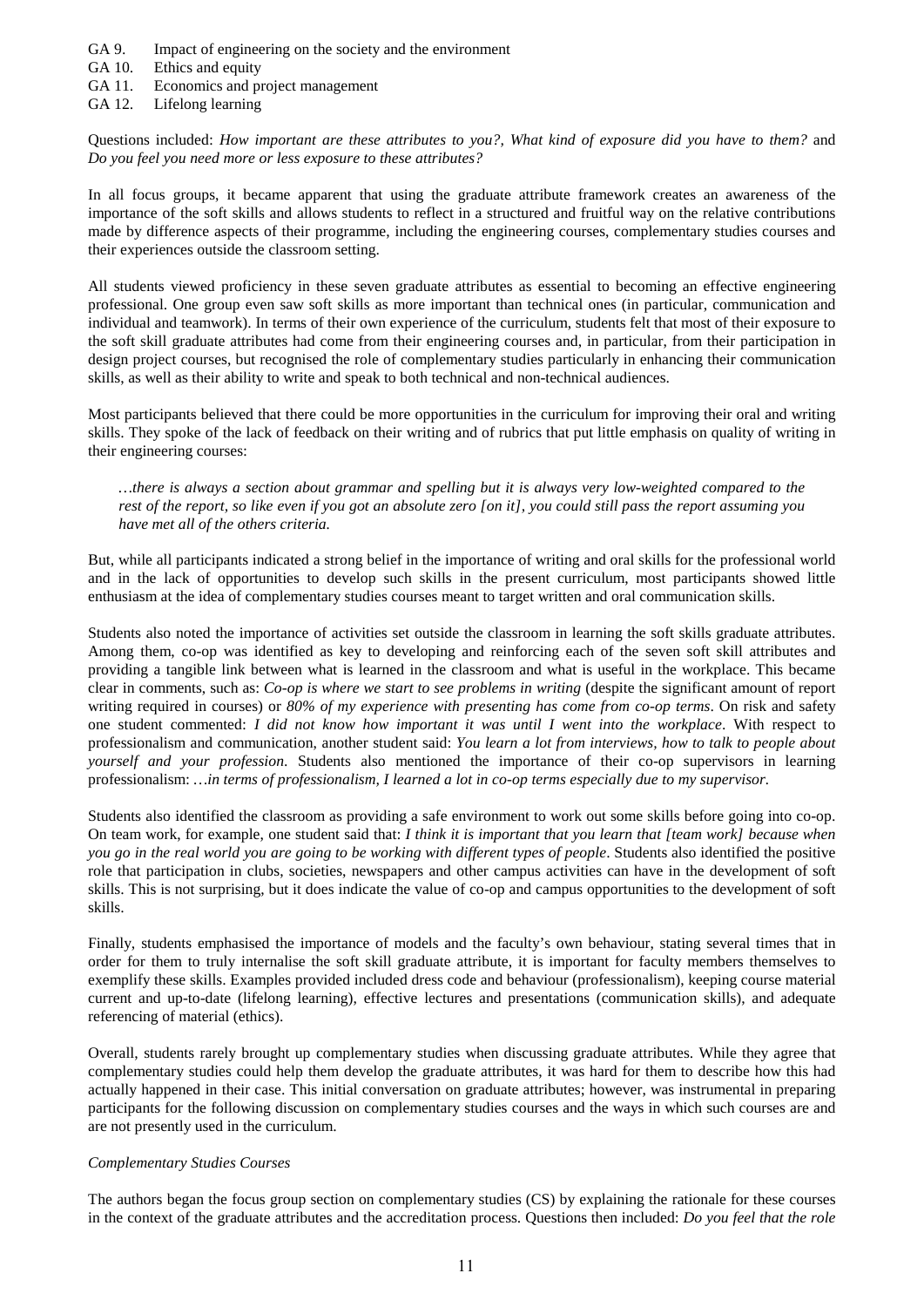*of complementary studies has been explained sufficiently to you?*, *Did you enjoy these courses and how much time did you spend working on them?*, *Did you feel these courses were useful?*, *What about now?*, *What did you learn?* and *Are there particular skills or topics that you feel could benefit you?*

In all focus groups, it rapidly became evident that students had generally placed little importance on their CS courses. They indicated that the purpose of the CS requirement had not been explained very clearly during their degree, nor had the courses themselves been presented as particularly relevant or important to their development. Some participants were even surprised to find out that the CS requirement was part of the accreditation process and not an institutional choice. Students generally felt that this lack of understanding had contributed to their attitude and approach to their CS requirement, that is, as one of the *hurdles* to get over. This attitude was expressed in statements such as: …*the focus is on engineering courses. Unless you are interested in it, you just get by*, and *I only took them because I had to*.

Many participants expressed that it would have been beneficial to have the opportunity for greater guidance when choosing their CS courses. At both the University of Guelph and the University of Waterloo, students are required to select their elective CS courses from an approved list. And, while students in our focus groups had all been very familiar with these lists and their content, many had still struggled with course selection. What course should they have taken and why? Now in their final semester and reflecting back on graduate attributes, they could see the potential usefulness of the CS courses and wish they had been provided with more information and greater guidance regarding their selection earlier in their degree. For some, there was the sense of a missed opportunity for valuable experience and skill development:

*I think if I, if I had more knowledge about this in first year, like these are the things the accreditation board wants us to have, I might have picked my complementary studies courses a bit differently or if I knew maybe what skills I wanted to develop….*

Others felt that if a stronger link between the demands of the job market and the complementary studies courses had been made, they might have paid more attention to them:

*…when you are starting your programme what are employers looking for? … people with … more focus on the business aspect or …people with good writing skills, or [are they] really looking for technical people, or computer savvy? [It] would probably be useful to help say oh well employers are interested in having this and this kind of focus, maybe I should take some electives that should associate with that.*

For those who did make the effort to maximise the opportunities provided by the CS courses, there had been practical barriers. Students reported that, by its nature, the engineering degree makes it difficult to fully benefit from CS courses. Workload, particularly in the early years, makes students feel like they are in *survival mode*. Students reported taking CS courses *…that were easy or will reduce workload*; for example, introductory courses with a reputation for multiple choice tests and examinations as oppose to essays. Students contemplating graduate studies also pointed to their worry about their engineering grade point average (GPA) as greater than their desire for interesting CS courses, giving them another incentive to choose *easy* courses.

Beyond the pressures of the engineering curriculum, there are other logistical issues that made it difficult for students trying to choose meaningful CS courses. Commonly identified issues were:

- 1. Scheduling: at both Guelph and Waterloo, the CS lists appear varied and long, but the engineering schedule makes it hard to find any space, and choice is in reality very limited. Students do have some options at night, but many reported being tired after a full day of lectures and laboratories.
- 2. Accessibility: popular courses fill quickly. Even if a course does fit in students' schedules, access can be limited.
- 3. Prerequisites: access to many interesting upper-year courses require prerequisites, barring access to engineering students who have difficulties fitting specific courses into their schedule. CS courses often end up being first-year introductory courses, which in the words of one student are *not that productive*.

For all these reasons, students reported feeling constrained to take at least some distance education (DE) courses. With respect to DE courses, the student feedback was mixed. While some did not like the experience, others stated *you get out what you put in*.

Overall, and in the context of this discussion of graduate attributes, students did look back on their CS courses as providing positive and different types of experiences:

- *a different kind of thinking;*
- *free form;*
- *emphasised having a thesis … making a statement and actually backing it up;*
- *definitely gave some exposure to different perspective;*
- *I feel that the biggest thing that complementary studies courses have done is, it takes you out of the engineering environment basically … [it puts you] somewhere where you're not necessarily familiar with the environment…*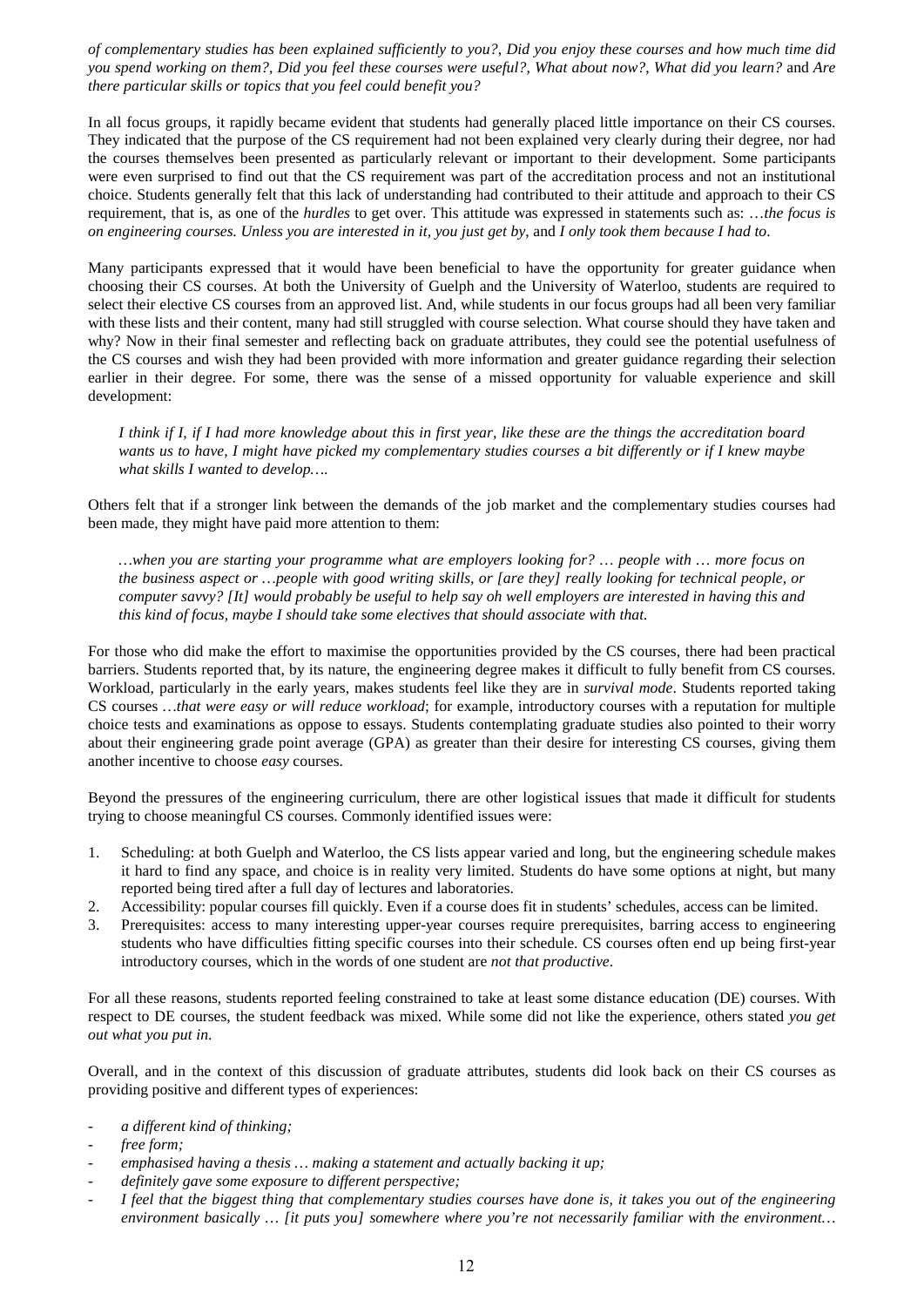*how things are typically done and it, it shows you that different ways of doing things and highlights some of these ways …you kind of have to do something you are not comfortable with necessarily;*

- *feeling like a minority* as an engineering student in a humanities course, something, which many participants agreed, was a valuable experience.

## *Cultural Competency and Versatility*

A final group of questions dealt with cultural competency and versatility within the engineering degree in general and CS requirement in particular. Here, questions included: *How much international exposure have you had?*, *Is it important in today's job market?*, *Do you feel that your degree has provided you with the versatility required in the job market?*, *What role did complementary studies play in this?*

Students identified cultural competency as important but felt limited in their experience. One participant talked about their experiences with international exchange students in teams. In the same group, another student talked about the benefits of not deciding partners in teamwork, but being assigned to work in a particular group did *…get you ready for the real world.* Another participant reflected on the fact that in the Canadian work force *…you are going to have to face a very inter-cultural team.*

A few students explained that while they did feel culturally *competent*, this did not come from the classroom, but rather from experience outside the classroom, most notably co-op and the workplace. Interestingly, most groups also identified cultures with different disciplines outside engineering and discussed the CS courses as contributing to their cultural competency. They talked in particular of the humanities as a different world, often with greater percentage of female students. Commenting on a history course and depth and breadth of knowledge, one student said: *it was an eye-opener.* Another participant commented on the different atmosphere in the humanities part of the campus. One participant explained the potential of complementary studies for cultural competency in this way: *I think an important thing is having a course that helps you understand that culture is important but having a course that also includes how to respect the culture as well is important.*

In relation to versatility, although they planned to pursue a career in engineering, the students believed that their degree had provided them with a foundation that could allow them to pursue paths beyond engineering; this belief was exemplified by a comment from a student who stated *…many of my classmates took the MCAT or LSAT.* A few participants spoke of problem-solving as an exportable skill learned in the degree. The actual process of making it through such a challenging programme was also described as a useful skill developed during their undergraduate studies.

#### Summary about Focus Group Information

Students' opinions and experiences about CS were consistent among participants and suggest that CS courses are valuable and instrumental in the integral and comprehensive education of engineers, but that more explicit and clear explanations of the objectives and functioning of CS would make this process more intentional and consequently less frustrating and challenging for the students. To explore if the experiences reported and opinions obtained in the focus groups were widespread, a survey study was implemented. The design and results of this second study are described in the following sections.

#### Study 2: Voluntary Survey

In winter 2016, all first-year and fourth-year students at the University of Guelph were invited to participate in a study on the importance of CS and soft skill development. Participants were recruited in class through announcements and reminders on the University of Guelph's learning management system.

A total of 135 first-year and 73 fourth-year participants answered the survey for which they were entered in a draw to win one of 20 hospitality \$10 gift cards. Participants were asked demographic information, including their gender and age, and open-ended questions on their attitudes toward CS and the factors that could influence their selection of CS courses including: *What rationale might someone give as to why complementary studies are important or valuable for the Bachelor of Engineering programme?* and *What rationale might someone give as to why complementary studies are not important or valuable for the Bachelor of Engineering programme?*

# *Voluntary Survey Results*

When explaining the usefulness of CS, participants in first and fourth year did not differentiate themselves in notable ways. The majority of participants made reference to the importance of being a well-rounded individual: *You become a much more well-rounded student and it allows you to expand your horizons into new studies.*

Many participants related the importance of CS to the work place: *Working with others and understanding your client lives is critical to success in the workplace.* Some answered the question in terms of course content and described the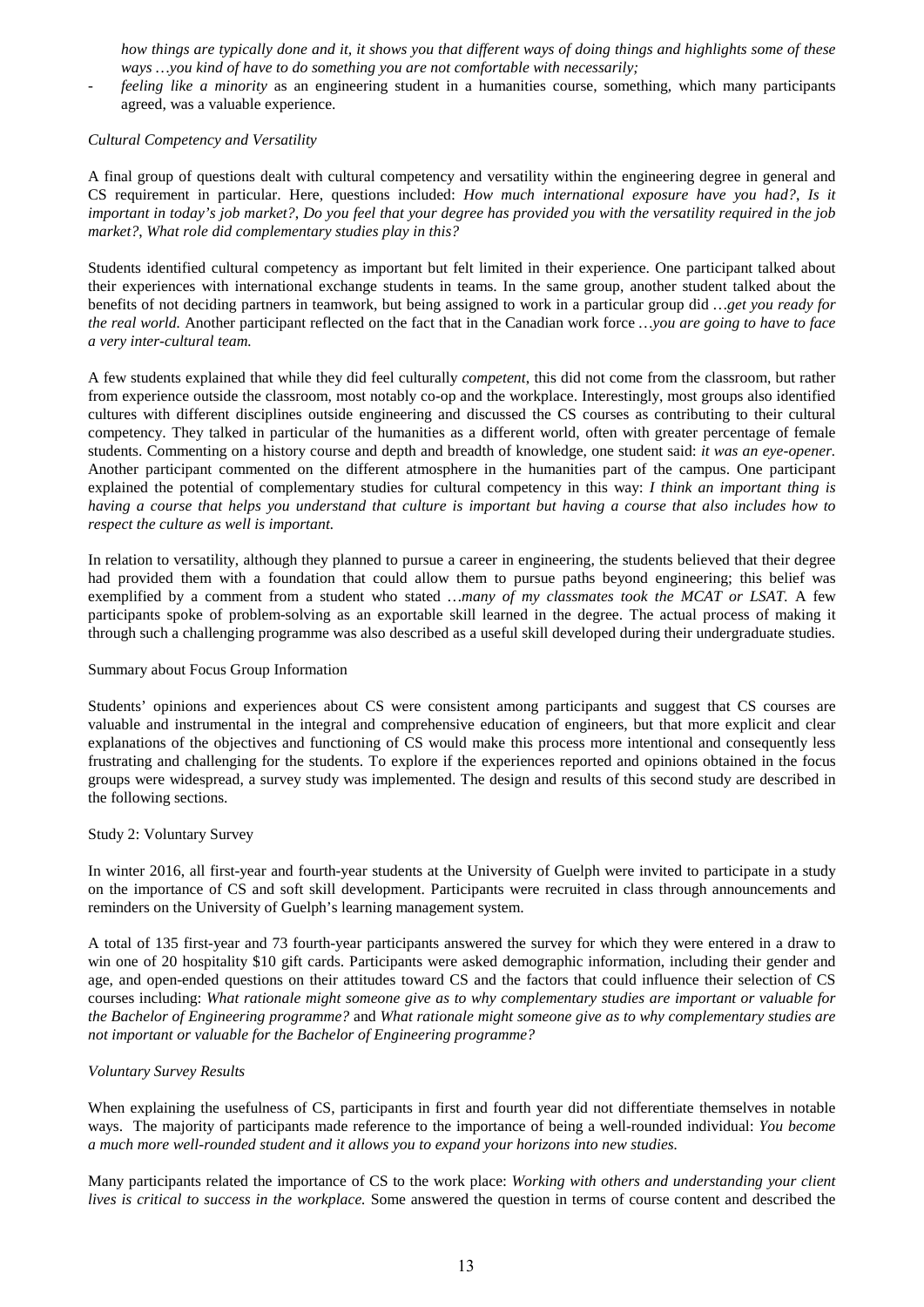benefits of CS in providing the larger context: *Learn more about how the world works socially, economically, etc, rather than just technically.*

Other participants focused on skills, communication and social skills, creativity, and problem-solving most often.

- *Makes sure we are more than just logical robots.*
- *In the long run, these courses allow an individual to develop skills everyone should have, like communicating with others in a variety of forms.*
- *It helps engineers think from another perspective which can make solving a problem easier. It can help increase an engineer's creativity so that they could design things more out of the box.*

On the other side, when explaining why CS might not be useful, participants of both years explained that CS could be seen as taking time away from the engineering curriculum and contribute to the heavy course load, and that the course content may seem irrelevant to a future engineer or the connection is difficult to see.

- *Some complementary studies may be nothing but waste of time, providing information that may be irrelevant or not interesting to the individual.*
- *Sometimes it is difficult to see the direct relation of a course to a skill I need to acquire to succeed in my field in the future.*

Overall, an analysis of the responses suggest that, when asked, participants were able to reflect and provide a reason for the place given to the humanities and social sciences within their curriculum, and that these answers were very similar whether students were in their first or their fourth year in the programme.

## RECOMMENDATIONS

Both survey and focus groups suggest that the majority of engineering students in first and fourth year hold some understanding of the importance of the humanities and social sciences courses within their curriculum; and, conceptually, many see this importance in terms of developing non-technical or soft skills. In practice, however, students struggle to truly benefit from their contact with other disciplines, because of a heavy workload, as well as practical barriers, such as scheduling and prerequisites. Students also feel a general lack direction or understanding of what they are supposed to learn in specific courses and do not reflect on their personal goals in terms of soft skills.

Participants in focus groups did suggest ways to improve the effectiveness of CS courses, based on their ideas the authors propose the following suggestions:

- 1. Communicate the importance of CS courses for accreditation and employers early in the programme.<br>2. Develop tools to better guide students in their selection of CS courses and to help students plan and
- 2. Develop tools to better guide students in their selection of CS courses and to help students plan and schedule their courses. This could include suggesting series of courses related to a particular theme or skill.
- 3. Link courses in the CS lists to specific graduate attributes.
- 4. Provide opportunities for upper-year undergraduate students to talk about their own experience of particular CS courses to lower-year cohorts. Students would like to hear from their peers about CS courses, not just their professors or programme counsellors. Informal sessions could be organised.
- 5. Many participants expressed an interest in packages of CS courses to guide them through their CS selection and allow them to market themselves in a certain way: *I do not think they want to look at what elective did you take… but having the certificate or something else you can say yeah like I focused my ideas on whatever topic right?* This is an interesting idea for engineering programmes to develop at a curricular level, in order to create CS certificates that provide this information to recruiters during selection processes.

Soft skills and non-technical areas are captured both in engineering and CS courses. The added value of the nonengineering CS courses experienced by the participants is that they provide a different perspective and culture, and can take the engineering students out of their comfort zone. Students do not always perceive that they can further extend the depth of their soft skills development from the CS courses, but the recommendations provided above may help them to do so. From the focus group discussions and the surveys, one can extract observations of note that can create the environment for a productive dialog with students related to their approach to intentionally developing soft skills as part of their undergraduate engineering educational experience. These are:

- 1. Graduate attributes provide a good framework for relevant discussion; and,
- 2. The goal of preparing students for job readiness provides a relevant context for students that capture their attention. This way one can inform both student understanding and discussion related to soft skill attitudes and soft skill development.

## SUMMARY

This study has explored the place and value of the humanities and social sciences in the Canadian engineering curriculum. The four focus group sessions with graduating students at the two different universities, as well as the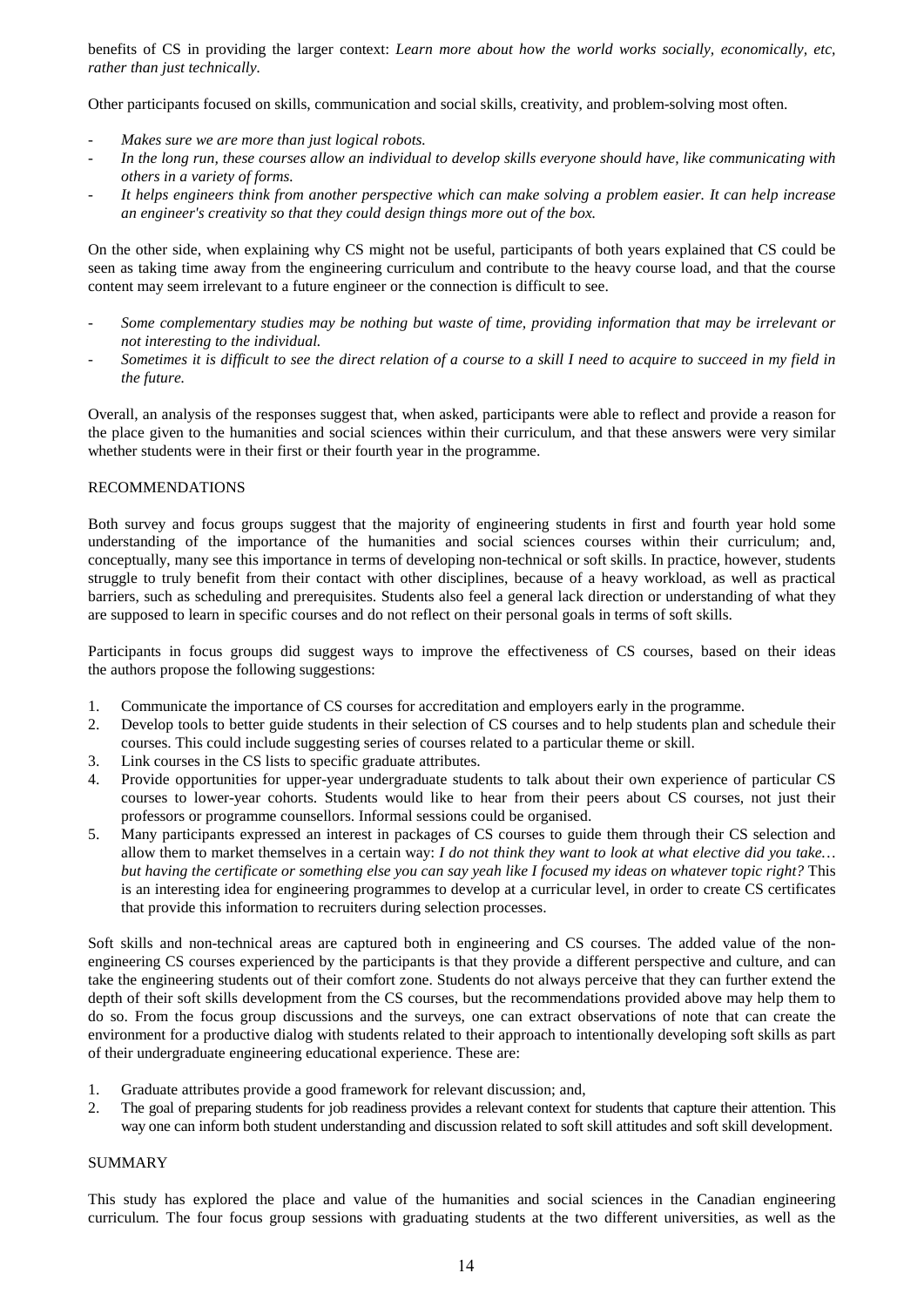written surveys of first and fourth-year students at the University of Guelph have provided valuable insight into the attitudes and behaviour of students related to the complementary studies requirement mandated of all Canadian accredited engineering programmes. The authors believe that the time is right for such a focus as the new CEAB soft skill graduate attributes provided an excellent framework to organise useful discussions. While the responses of first and fourth-year students in surveys did not differ much when it came to explaining the usefulness of complementary studies courses, students who participated in the focus groups discussions that were organised around graduate attributes ended up reflecting more deeply on the place complementary studies courses did and could have in their curriculum. Thinking back on their undergraduate experience, the students in the focus groups demonstrated a strong grasp of the soft skill graduate attributes, yet saw their humanities and social sciences courses as a *missed opportunity* brought on by their lack of understanding of the purpose of these courses, as well as practical challenges associated with the heavy workload and busy schedule of a demanding curriculum.

Given the effort that Canadian programmes put toward creating complementary studies lists that meet accreditation standards, students suggested that information and guidance beyond that presently available should be provided. Understanding the importance of the complementary studies courses for employers and the workplace, appreciating complementary studies courses as an integral part of the graduate attributes, and obtaining some guidance from upperyear students would be beneficial.

Equally important would be scheduled paths for complementary studies courses early in their programme, formal guidance in the form of online tools or guidebooks identifying particular complementary studies themes (e.g. law, business or ethics), and increased awareness of certificates or minors as a possibility. All of this would go a long way toward maximising the value of, and appreciation for, complementary studies courses and, thus, humanities and social sciences content and competencies.

# ACKNOWLEDGEMENTS

The authors would like to acknowledge: Tara Abraham and Stuart McCook of the Department of History at the University of Guelph, and Ryan Clemmer, Karen Gordon, Richard G. Zytner of the School of Engineering at the University of Guelph, for their guidance in the early stages of this project; Katherine Sorensen, Programme Counsellor, School of Engineering, University of Guelph, for her insights on complementary studies criteria and implementation in engineering programmes; Jason Grove, Chemical Engineering, University of Waterloo, for his assistance in facilitating focus groups at the University of Waterloo; Dale Lackeyram, of the University of Guelph Centre for Open Learning and Educational Support, for guidance on focus group design; and, Lynn Villeneuve, Practice Lead, Accreditation at Engineers Canada, for access and insight to relevant reference material and documentation at Engineers Canada.

This study was supported by the Physical Science and Engineering Education Research (PSEER) Centre at the University of Guelph.

This study has been reviewed and received ethics clearance through the University of Guelph and the University of Waterloo ethics committees.

### REFERENCES

- 1. Cumming-Potvin, W.M. and Currie, J., Towards new literacies and social justice for engineering education. *Inter. J. of Engng., Social Justice, and Peace*, 2, **1**, 21-37 (2013).
- 2. Hubbard, E-M. and Gregory, K., Supporting multi-discipline undergraduate group projects. *Engng. Educ.*, 6, **2**, 13- 20 (2011).
- 3. Rogozin, G.G., Cross-disciplinary cooperation as the first step in engineering education on the road to the convergence of the technics, sciences and humanities. *Global J. of Engng. Educ.*, 11, **1**, 63-68 (2007).
- 4. Roeser, S., Emotional engineers: toward morally responsible design. *Science and Engng. Ethics*, 18, **1**, 103-115 (2012).
- 5. Davidson, C.N., Duffy, P.B. and Wagner Weinberg, M., Why STEM is not enough (and we still need the humanities). The Washington Post - Blogs, 5 March 2012, http://www.washingtonpost.com/blogs/answersheet/post/why-stem-is-not-enough-and-we-still-need-the-humanities/2012/03/04/gIQAniScrR\_blog.html
- 6. Criteria for Accrediting Engineering Programs. Effective for Reviews of the 2016-17 Accreditation Cycle, ABET, 16 October, 3-4 (2015).
- 7. UK-SPEC: UK Standard for Professional Engineering Competence. (3rd Edn), Engineering Council, January (2014).
- 8. Stage 1 competency standard for the professional engineer. *Engineers Australia*, February (2013).
- 9. China Engineering Education Accreditation Association General Criteria, 20 July (2016), http://www.ceeaa.org.cn/criteriaG\_en.html
- 10. Canadian Engineering Accreditation Board. Accreditation Criteria and Procedures. 13-35 (2014):
- 11. Cassidy, H.G., Chemistry, chemical engineering, and culture. *J. of Chemical Educ.*, 32, **2**, 86 (1955).
- 12. Forbes, W.F. and Story, G.M., Science and the humanities: the unity of knowledge. *J. of Chemical Educ.*, 34, **12**, 594 (1957).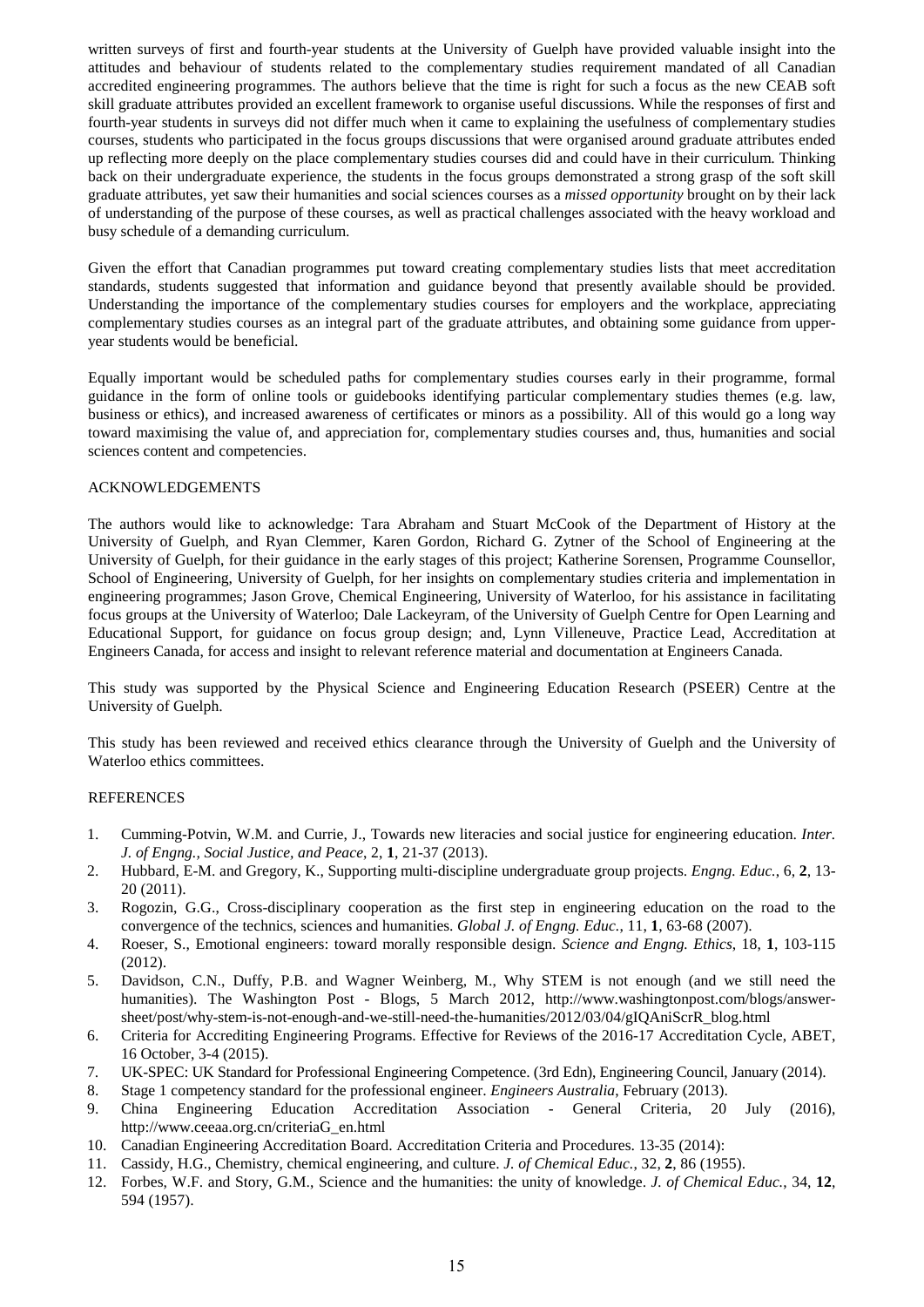- 13. Murphy, W.J., Chemistry and chemical engineering curricula in the postwar era. *J. of Chemical Educ.,* 24, **8**, 376 (1947).
- 14. Seely, S., Whither electrical engineering education. *IRE Trans. on Educ.*, 1, **2**, 34-37 (1958).
- 15. Appendix A. Re Training of Young Engineers. Minutes of the Fourth Meeting of the Dominion Council of Professional Engineers, 2 (1940).
- 16. Appendix H. Minutes of the Eight Meeting of the Dominion Council of Professional Engineers, 1 (1944).
- 17. Reid Warren, S., The status of the humanities in engineering education. *IEEE Trans. on Educ*., 7, **2**&**3**, 69-71 (1964).
- 18. Balabanian, N., Thoughts on engineering education. *IRE Trans. on Educ.*, 4, **1**, 6-8 (1961).
- 19. Appendix D. Minutes of the 27th Meeting of the Canadian Council of Professional Engineers, 2-3 (1963).
- 20. Appendix A. President's Report. Minutes of the 29th Meeting of the Canadian Council of Professional Engineers, 2 (1965).
- 21. 1st Annual Report, January 1975. The Canadian Accreditation Board, a Standing Committee of The Canadian Council of Professional Engineers, 15 (1975).
- 22. Annual Report. June 1976. The Canadian Accreditation Board, a Standing Committee of The Canadian Council of Professional Engineers, 14 (1976).
- 23. Grogan, W.R., Tan, C.W., Smith, K.C., Myers, B.R. and Gaylord, T.K., Revamping the nontechnical part of the curriculum. *IEEE Trans. on Educ.,* 22, **2**, 48-52 (1979).
- 24. Glasford, G.M., The focus of engineering education: the student, the profession, and society. *IEEE Trans. on Educ.*, 13, **2**, 65-69 (1970).
- 25. Mathes, J.C. and Chen, K., Educational objectives for science, technology, society, and values programs. *IEEE Trans. on Educ.*, 21, **1**, 27-30 (1978).
- 26. Annual Report. June 30, 1979. The Canadian Accreditation Board, a Standing Committee of the Canadian Council of Professional Engineers, 16 (1979).
- 27. Barron, A., Jenkins, D.E.P. and Bungard-Neilsen, M., The non-technical education of engineers: report of a working party. *European J. of Engng. Educ.,* 2, **1**, 65-72 (1977).
- 28. Lagowski, J.J., What can scientists learn from the humanities? *J. of Chemical Educ.*, 58, **9**, 669 (1981).
- 29. Goldman, S.L., The humanities in science and engineering education. *Bulletin of Science, Technol. & Society*, 8, **1**, 3-5 (1988).
- 30. Bordogna, J., Fromm, E. and Ernst, E.W., Engineering education: innovation through integration. *J. of Engng. Educ.*, 82, **1**, 3-8 (1993).
- 31. Florman, S.C., Non-technical studies for engineers: the challenge of relevance. *European J. of Engng. Educ.*, 22, **3**, 249-258 (1997).
- 32. Lambrix, P. and Ouchterlony, U., Integration of psychology, economics and information technology in an engineering curriculum. *Computer Science Educ.,* 9, **2**, 162-180 (1999).
- 33. Arms, V.M., Duerden, S., Green, M., Killingsworth, J. and Taylor, P., English teachers and engineers: a new learning community. *Inter. J. of Engng. Educ.,* 14, **1**, 30-40 (1998).
- 34. Bissell, C. and Bennett, S., The role of the history of technology in the engineering curriculum. *European J. of Engng. Educ.,* 22, **3**, 267-275 (1997).
- 35. Jelen, J., Technology, science, physics and culture: scientific view of the world as a non-technical subject in engineering education. *European J. of Engng. Educ.*, 22, **4**, 355-362 (1997).
- 36. Bucciarelli, L.L., Ethics and engineering education. *European J of Engng. Educ.,* 33, **2**, 141-149 (2008).
- 37. Baggi, D.L., The need for alternative paradigms in science and engineering education. *European J. of Engng. Educ.,* 32, **4**, 441-449 (2007).
- 38. Crosthwaite, C., Cameron, I., Lant, P. and Litster, J., Balancing curriculum processes and content in a project centred curriculum. *Educ. for Chemical Engineers*, 1, **1**, 39-48 (2006).
- 39. Ellis, G.W., Rudnitzky, A.N. and Scordilis, G.E., Finding meaning in the classroom: learner-centered approaches that engage students in engineering. *Inter. J. of Engng. Educ.*, 21, **6**, 1148-1158 (2005).
- 40. Newell, J.A. and Cleary, D., Using an undergraduate materials research project to foster multidisciplinary teaming skills. *J. of STEM Educ.*, 5, **1**, 18-23 (2004).
- 41. Danilova, E.A. and Pudlowski, Z.J., Important considerations in improving the acquisition of communication skills by engineers. *Global J. of Engng. Educ.,* 11, **2**, 153-162 (2007).
- 42. Finegold, L., Writing for science as scholarly communication. *J. of Science Educ. and Technol.*, 11, **3**, 255-260 (2002).
- 43. Ford, J.D. and Riley, L.A., Integrating communication and engineering education: a look at curricula, courses, and support systems. *J. of Engng. Educ.*, 92, **4**, 325-328 (2003).
- 44. Riemer, M.J., Communication skills for the 21st century engineer. *Global J. of Engng. Educ*, 11, **1**, 89-100 (2007).
- 45. Beddoes, K.D., Feminist scholarship in engineering education: challenges and tensions. *Engng. Studies*, 4, **3**, 205- 232 (2012).
- 46. Cech, E.A. and Waidzunas, T.J., Navigating the heteronormativity of engineering: the experiences of lesbian, gay, and bisexual students. *Engng. Studies*, 3, **1**, 1-24 (2011).
- 47. Joyner, F.F., Mann, D.T.Y. and Harris, T., Engineering as a social activity: preparing engineers to thrive in the changing world of work. *American J. of Engng. Educ.,* 3, **1**, 67-82 (2012).
- 48. Alpay, E., Ahearn, A.L. and Bull, A.M.J., Promoting cross-departmental initiatives for a global dimension in engineering education: the Imperial College experience. *European J. of Engng. Educ.*, 36, **3**, 225-242 (2011).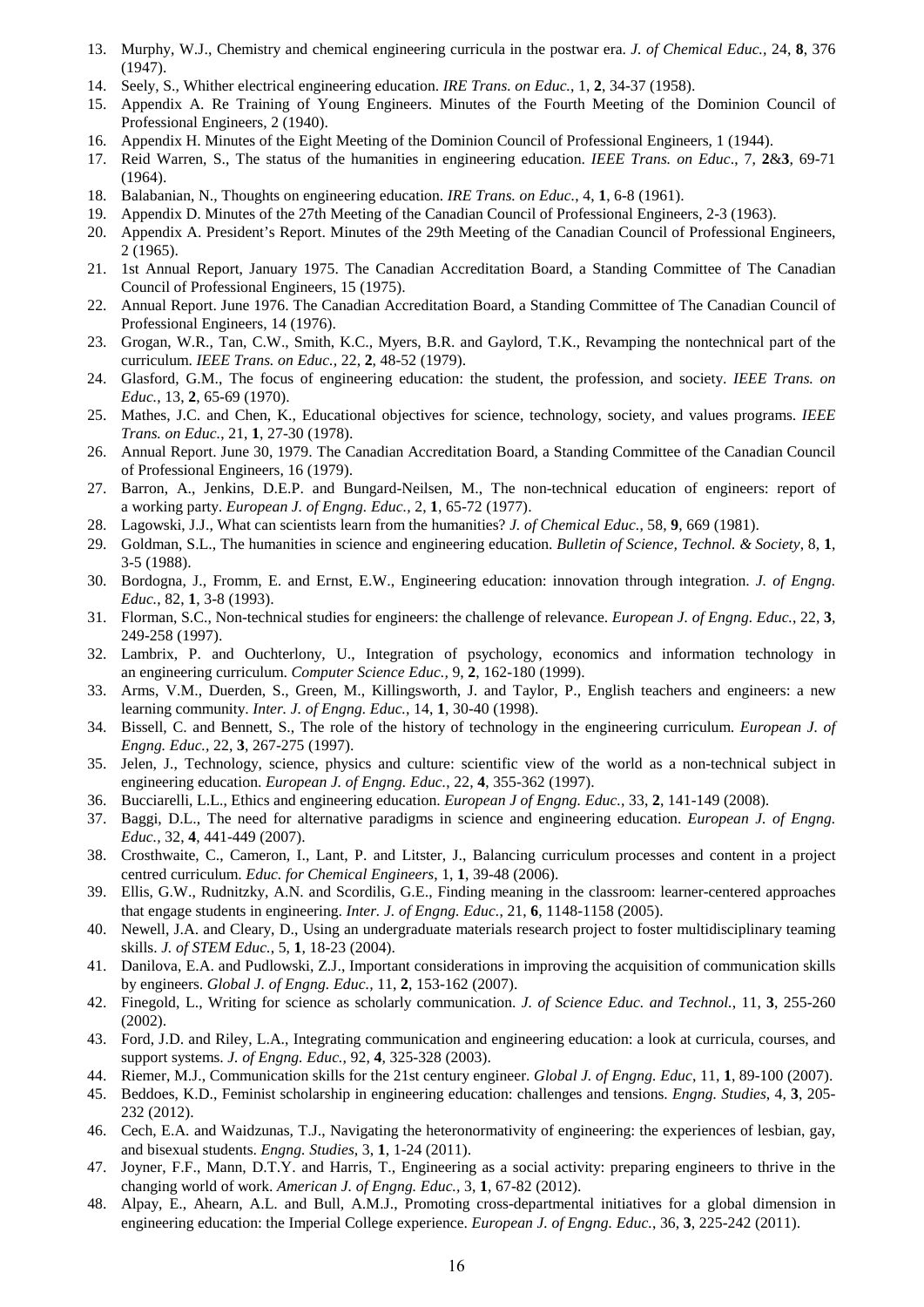- 49. Edström, K. and Kolmos, A., PBL and CDIO: complementary models for engineering education development. *European J. of Engng. Educ.,* 39, **5**, 539-555 (2014).
- 50. Kavanagh, L. and Cokley, J., A learning collaboration between engineering and journalism undergraduate students prompts interdisciplinary behavior. *Advances in Engng. Educ.*, 2, **3**, 1-22 (2011).
- 51. Rectanus, M.W., Transdisciplinary case studies as a framework for working in global project teams. *Online J. for Global Engng. Educ.,* 6, **1**, 9 (2013).
- 52. Wisnioski, M., Suppose the world were already lost: worst case design and the engineering imagination at Harvey Mudd College. *Engng. Studies*, 6, **2**, 65-86 (2014).
- 53. University of Waterloo, Undergraduate Academic Calendar, Faculty of Engineering, https://ugradcalendar. uwaterloo.ca/page/ENG-BASc-and-BSE-Complementary-Studies-Engineering, October 13, 2016.
- 54. University of Guelph, School of Engineering Program Guide, Complementary Studies Elective Supplement, http://www.uoguelph.ca/engineering/Engineering\_Program\_Guides, October 13, 2016.

#### BIOGRAPHIES



John Donald, PhD, PEng, is an Associate Professor and Graduate Attributes Coordinator, School of Engineering at the University of Guelph, Ontario, Canada. He holds a PhD in civil engineering. In 2016, John was named the President-elect of the Canadian Engineering Educators Association (CEEA). John teaches courses in engineering leadership and engineering design and is actively involved in the engineering accreditation process. John's academic interests focus on engineering leadership, teaching and learning in engineering, and the contribution of humanities and social sciences to the engineering curriculum.



Sofie Lachapelle, PhD, is a historian of science and the acting Associate Vice-President (Academic) at the University of Guelph. She is the author of Investigating the Supernatural: from Spiritism and Occultism to Psychical Research and Metapsychics in France, 1853-1931 (Johns Hopkins University Press, 2011). In her recent work, she explores the world of nineteenth-century French magicians and the relationship between science, magic and entertainment (Conjuring Science: a History of Scientific Entertainment and Stage Magic in Modern France, Palgrave MacMillan, 2015).



Thomas Sasso is a PhD candidate in industrial and organizational psychology at the University of Guelph, where he also received his Master's degree. His research is dedicated to understanding and improving the experiences of diverse and marginalised populations within workplaces and institutions of higher education.



Gloria González-Morales, PhD, is an Associate Professor in psychology at the University of Guelph, Canada. After receiving her PhD in work and organisational psychology from the University of Valencia (Spain), she developed her postdoctoral research in the USA as a Fulbright visiting scholar at George Mason University and a postdoctoral fellow at the University of Delaware. Her research involves the disciplines of occupational health psychology and positive organisational psychology and focuses on stress, work-life issues, victimisation, incivility and civility, and positive organisational interventions to enhance well-being and performance. Her research, has been published in outlets, such as Journal of Applied Psychology, Journal of Occupational Health Psychology, Work & Stress and Journal of Organizational Behavior. She serves on the editorial boards of Journal of Occupational Health Psychology, Stress & Health, Anxiety, Stress & Coping and

Occupational Health Science.